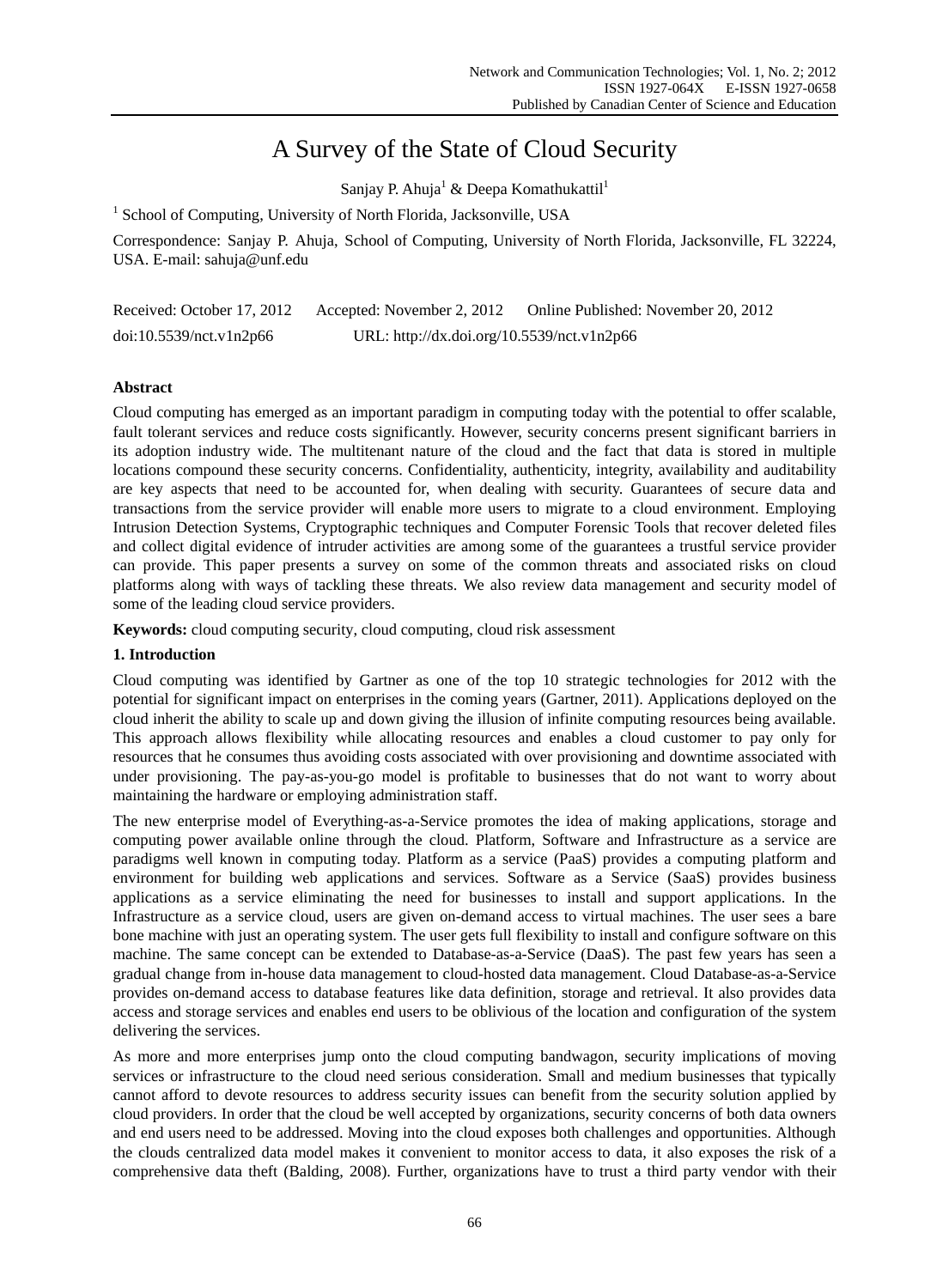applications and data. This loss of control over data traditionally maintained in-house, introduces some new security management challenges. In addition, the notion of unlimited resources in the cloud is possible through resource sharing. This multitenant nature of the cloud where tenants share resources introduces new privacy concerns as the traditional network firewalls and secure socket layers cannot be a security shield in the cloud. In the cloud, a business's data is typically stored on a virtual machine, which is probably running on a server with other virtual machines some of which could potentially be malicious. In addition, cloud data is accessed via the Internet, which guarantees security only to a certain level.

# **2. Related Work**

Security threats and risks associated with the cloud have been the focal point of many studies. Vaquero et al in (Vaquero, Rodero-Merino, & Moran, 2011) present some common cloud threats and associate these with different levels in the IaaS cloud architecture: network virtualization domain, machine virtualization domain, and physical domain. S. Subashini et al. (2011) present a survey on the security issues in different service models of the cloud: SaaS, PaaS and IaaS. They identify data security, data integrity, data availability and network security as some of the security concerns in the SaaS model. Attacks on visible code such as code running in user context are identified as an example of security issues faced in the PaaS model. Security holes in the virtualization manager are examples of issues in the IaaS model.

Minqi et al. (2010) present issues that accompany multi location of data. Many large cloud providers like Amazon and Google mirror data across geographical regions around the world in order to increase availability. This makes an already bad situation even worse because the privacy laws that apply on customers data now depend on the location of the data. The authors also review some of the privacy protection acts that came into being to protect consumers privacy but hold no ground when applied to the cloud environment. Tsai et al. (2012) discuss security threats from the perspective of virtualization technologies since virtualization is one of the foundations of cloud computing. The authors discuss the implications of virtualization on the different service models (SaaS, PaaS and IaaS). Somani et al. (2010) discuss security issues associated with storing highly sensitive medical data in the cloud. Contractual obligations committed by a service provider do not suffice when it comes to medical data management. The paper stresses on employing Computer Forensics Tools to help uncover issues with cloud.

## **3. Security Threats**

The Verizon 2011 data breach investigations report (DBIR) presents the categories of security threats that businesses are vulnerable to today (Verizon Business, 2011). The report shows that the greatest security threats stem from external agents (92%). External agents include hackers, organized crime groups and environmental factors such as earthquakes. Insider attacks contribute to 17% of data breaches. Business partner caused breaches contribute less than 1% (Verizon Business, 2011). Business partners include suppliers, vendors, outsourced service support and any third party involved in a business relationship with the organization. The DBIR also presents the most common types of security breaches. Hacking (50%) and malware (49%) take the lead. Physical Attacks (14%) have doubled over the last couple of years. Privilege misuse (17%) like embezzlement and fraud and social tactics (11%) like solicitation and bribery fill up the bottom two positions for types of security breaches. Though the percentages shown above were not tailored specifically to cloud security threats, the report does factor in the loss of control over a company's data and assets. This loss of transparency accompanied with the shared, on-demand nature of the cloud not only introduces new challenges but also amplifies certain existing issues. In this section, we discuss some of the security challenges faced in the cloud.

#### *3.1 Data Confidentiality*

Data confidentiality deals with preventing unauthorized users from accessing data. Since enterprise data is now stored in the cloud, it is common for questions like, "Is my data safe and who else has access to it?" The cloud provider must be completely trusted to maintain security on behalf of the customer. Customers should be aware of the controls the cloud provider has on the data.

Financial and Healthcare industries require strict guarantees that their data remains protected from unauthorized access. Any breach in security can lead to penalties resulting from sensitive information disclosure and can damage the company's reputation. IaaS providers often advertise ease of registration enabling anyone to register and start using cloud services immediately. Some providers also offer free trial periods (Cloud Security Alliance, 2012). Hackers can easily target cloud providers because their lenient policies surrounding registration allows the hacker to maintain anonymity and avoid detection. IaaS and PaaS service models are the ones that are most hit by these kinds of attacks. Monitoring access and employing encryption techniques to protect data come at a significant cost in the cloud.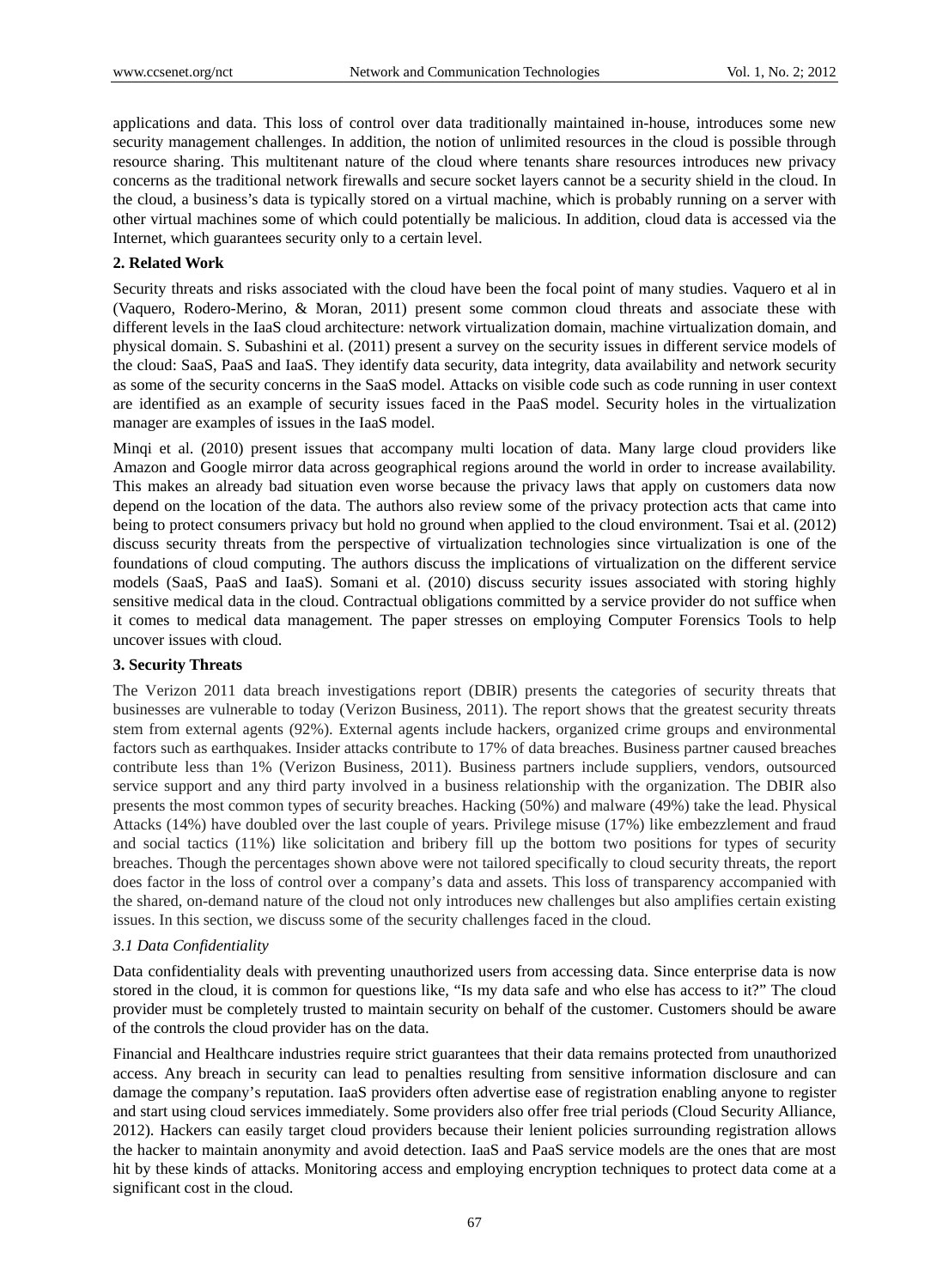# *3.2 Insecure Interfaces*

Cloud customers interact with the cloud provider through a set of interfaces or APIs that manage, orchestrate and monitor all of the customer's activity (Cloud Security Alliance, 2012). These APIs act as the gateway to cloud services. Securing this gateway has a huge impact on the overall security of the cloud services. Any unauthorized access to these gateways could compromise software integrity.

# *3.3 Malicious Insiders*

Malicious insiders are a threat to any business organization. However, this threat is amplified in the cloud environment because a customer has no control over the hiring process of employees. The customer has no control over the kinds of background checks the cloud provider performs before hiring their employees especially the ones that have access to their data centers. Stringent checks, monitoring and logging all data access are required to help alleviate security breaches that originate from internal staff.

# *3.4 Shared Technology Issues*

Scalability in the cloud is achieved by sharing infrastructure. Isolation between tenants is at a virtual level; the hardware and machine resources are shared. If the underlying components that make up the infrastructure are not designed for strong isolation this resource sharing introduces a potential for one tenant to peek into another tenant's data. A potential threat could arise from the type of hardware that is used in a cloud setting. Servers used in the cloud are typically multi-core and multi-processor. In such settings, information can flow between cores. In addition, cache is typically shared in multi-core processors making information stored in the cache susceptible to sniffing by a user monitoring the memory of the machine.

Virtualization is a major enabling feature of the cloud. However, it also poses security risks. Virtualization allows multiple isolated virtual machines, termed guests, to run concurrently on a single host machine. The hypervisor, also called Virtual Machine Monitor should provide perfect isolation between guests, which is lacking today. One virtualized guest environment should not interfere with another and neither should it be able to interfere with the host system. This kind of virtualization environment is susceptible to vulnerabilities like VM escape attacks and VM hopping (Owens, 2008). Virtual machines escapes allow attackers to run code on a VM that can break out and exploit a hypervisor. Once successful, the attacker gets access to the host operating system and all the other guest VMs running on that host. Exploiting the hypervisor can have serious consequences because the hypervisor runs with high privileges. Virtual Machine hopping allows one virtual machine to gain access to another compromising the victim's confidentiality, availability and integrity.

# *3.5 Service-Level Agreement (SLA)*

A service level agreement allows a cloud customer to negotiate level(s) of service with the cloud provider. It describes the manner in which services are to be delivered. Typical SLAs include data exchange rates, mean time to repair (MTTR), jitter or similar measurable attributes of a service. Cloud customers can get security added to their SLA contracts but how do you measure security and privacy? Unfortunately, security and privacy are non-quantitative parameters making it difficult for customers to ensure that SLAs are met. Any monitoring would have to be done at the service provider end but how to ensure that the measurements provided by the service provider are accurate (Hassan, James, & Gail-Joon, 2010)?

# *3.6 Denial of Service Attacks*

Distributed denial of service attacks exploit weaknesses in the cloud infrastructure. The cloud provider must be well equipped to be able to identify and quickly act on any high bandwidth and application layer DoS attacks. Cloud providers should have a robust infrastructure that identifies and protects against Distributed Denial of Service (DDoS) attacks. At the very least, DDoS mitigation techniques like connection limiting should be in place. DoS attacks targeted toward the shared infrastructure can enable an attacker to occupy all the available physical resources of a machine. This prevents the hypervisor from fulfilling the resource needs of other VMs (Tsai et al., 2012). The hypervisor should be configured accordingly to limit resource allocations. It is beneficial for a cloud customer to ensure that the SLAs clearly define the responsibilities of the cloud provider.

# *3.7 Availability*

Data availability deals with prevention of malicious attacks that can make some parts or the entire application unavailable to users. Availability is not just limited to software or data, but it also includes hardware availability. Since the infrastructure is shared in the cloud, a minor glitch could result in a cloud blackout affecting even those businesses that were not the source or primary victim of the problem (PC Advisor, 2011). For example, Amazon's EC2 faced an outage in 2011 caused due to a network glitch in one of its availability zones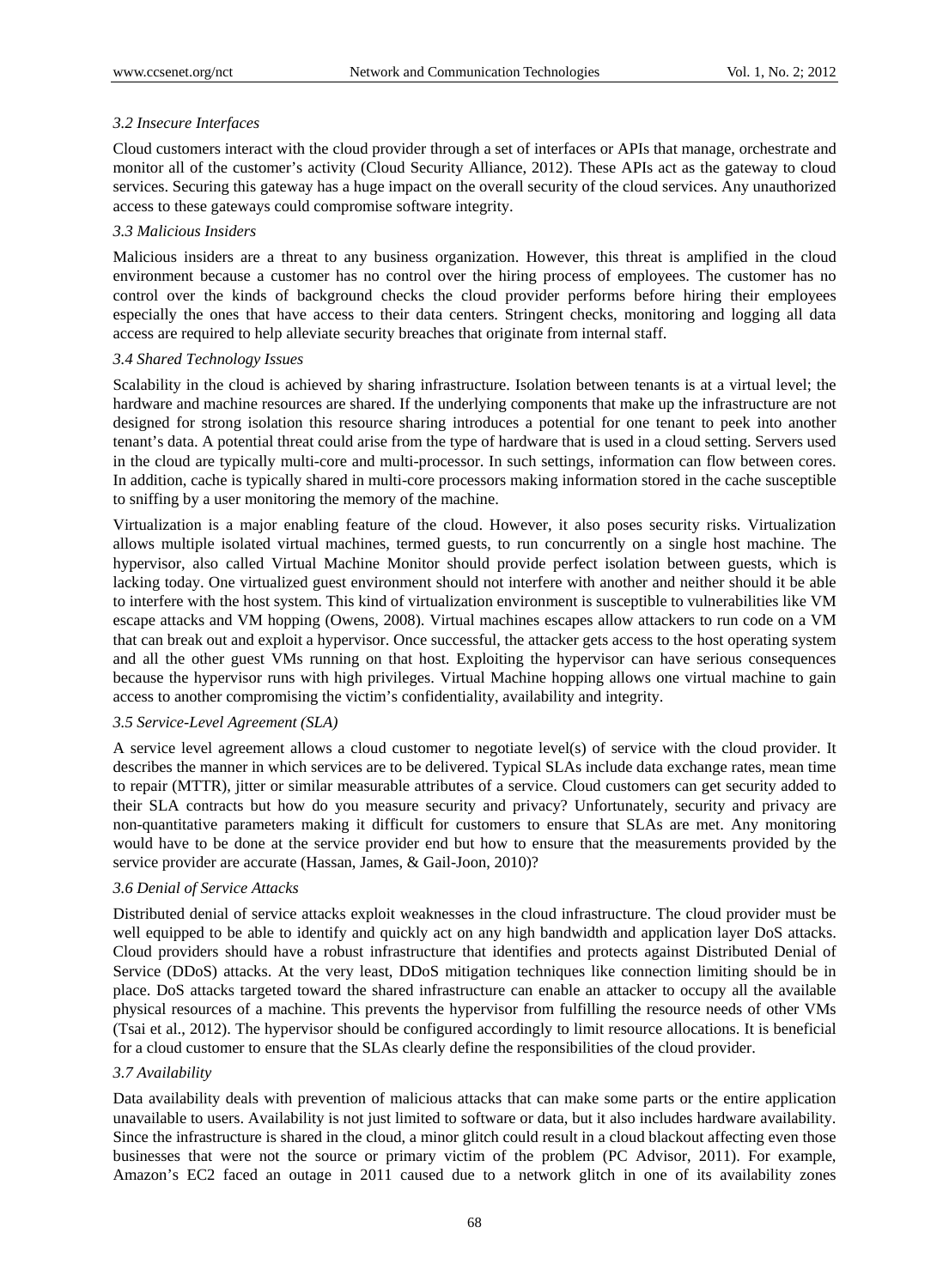(Thibodeau, 2011). Many popular web sites like Netflix and Reddit hitching a ride on EC2 were affected by this outage. Cloud services should be correctly designed and maintained in order to prevent such blackouts. It is always a good idea to negotiate upfront with the cloud provider the SLAs and backup plans in the event of a cloud outage.

#### *3.8 Compliance*

Ensuring that the cloud provider follows regulations and compliance requirements as put down by requirements like HIPAA and Sarbanes-Oxley is not trivial. Requirements of HIPAA include that the patient health information should have adequate safeguards in place to ensure the confidentiality of sensitive information. Any access to patient records should be well documented and audited. Cloud providers should also be compliant with the Payment Card Industry Data Security Standard (PCI DSS). PCI DSS lays down compliance requirements to help protect cardholder information. Interestingly, 89% of victims, suffering payment card breaches, listed in the Verizon 2011 data breach investigations report (DBIR) (Verizon Business, 2011) were not compliant with PCI DSS.

## *3.9 Authenticity*

Many companies use Lightweight Directory Access Protocol (LDAP) to manage users and groups. Active Directory is a proven and popular tool for managing users in small and medium business (SMB) companies (Subashini & Kavitha, 2011). Active Directory provides a simple authentication and security layer and allows central management of users. Companies will lose control over the management of user accounts if this functionality is hosted in the cloud, making it difficult to manage the creation and deletion of users as employees come and go. The procedure for extending existing access control mechanisms used in an enterprise up into the cloud is still not well defined.

# *3.10 Auditability*

All accesses to a customer's instance in the cloud should be logged and audited periodically. When malware is used as the attack agent, in eight out of ten incidents, it typically sends sensitive information out of the organization (Verizon Business, 2011). It is essential to have the right indicators in place to detect this data leak. In the event of a security breach, it is necessary to have trace information that can provide evidence of foul play. The cloud environment poses an additional risk because now the cloud customer has to trust the metrics provided by the cloud provider. Another key concern is that the investigation efforts of a security breach can be hampered if the required audit logs are not made available in a timely fashion. Service level Agreements dictate how fast the cloud provider should respond in case of problems deemed urgent. The cloud provider might treat system or services being down as urgent problems, but a security breach might not enjoy the same privileges. A security breach might fall under the medium priority category. It is therefore necessary for organizations to fully understand protocols for accessing audit data when a crisis arises.

# *3.11 Data Integrity*

Data integrity deals with preventing unauthorized modifications to data. The service provider could advertise data integrity by providing some means of encryption. Encryption can come with a performance penalty, especially when it relates to the Database-as-a-Service paradigm (DaaS). With DaaS the penalty may vary depending on if the encryption is applied to a tuple, relation, or the database as a whole. In addition, software level encryption versus hardware level encryption algorithm could make a significant impact on the performance. In software level encryption, the encryption function is provided by the database. The customer supplies the key for encryption though. This prevents unauthorized personnel from deciphering any useful information even if they get access to the disk files. On the other hand, encryption is done at the field level or row level with hardware level encryption (Hacigumus, Iyer, & Mehrotra, 2002). One problem with using this kind of fine-grained encryption is that the data size of the fields expands because of the block cipher algorithm used to encrypt data. For example, Blowfish, which is a keyed, symmetric 64-bit block cipher, encrypts and decrypts data in 64-bit chunks. If the data size of the field is 8 bytes, then after encryption by Blowfish, it will end up being 64 bytes.

With encryption in the picture, the penalty on query response time should be taken into account. The encryption query response time penalty comes from two sources: the cost involved with hardware invocation, and the encryption/decryption algorithm execution cost (Hacigumus et al., 2002). Another problem with encryption is that the key management system required to encrypt or decrypt data cannot be stored on the cloud. The customer will have to house this information. For complex encryption schemas, this key management information could take the form of a small database, which would defeat the purpose of moving the original database to the cloud.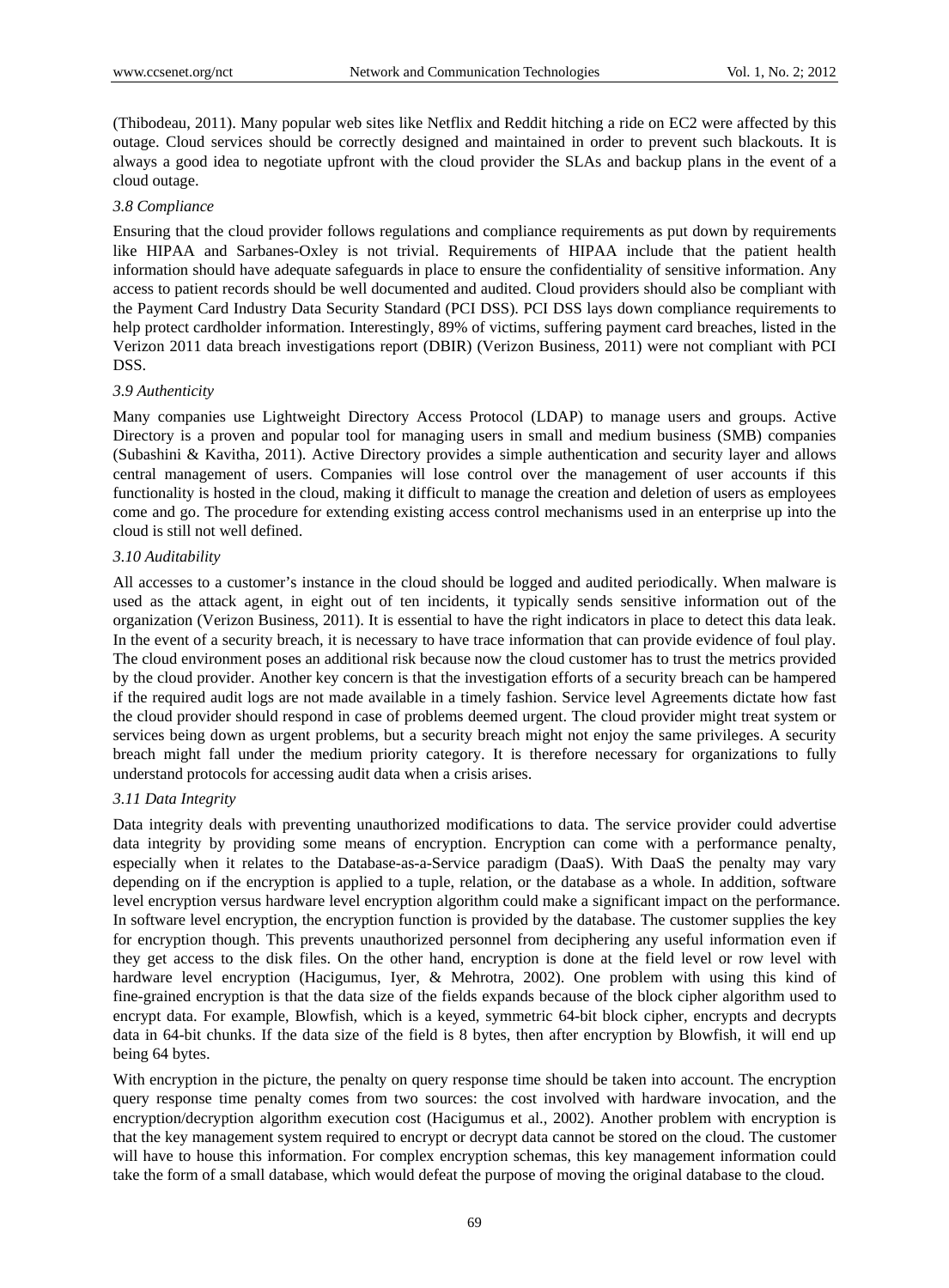#### **4. Risk Assessment**

Threat modeling can help identify the security threats that an application is vulnerable to along with the severity of the impact caused by the occurrence of the threat. This analysis can help identify the appropriate mitigation strategies. Security risk can be measured in terms of the probability of a threat occurring and the impact it makes. The risk is high if both the probability of the threat occurring and its impact are high (Saripalli & Walters, 2010).

Organizational risk assessment is essential during the decision making process of whether to move into the cloud or not. The level of risk involved also depends significantly on the type of cloud architecture: public or private cloud. The European Network and Information Security Agency (ENISA) divides risks into the following three categories (ENISA, 2009):

## *4.1 Policy and Organizational Risks*

Currently there is no standardization of service interfaces or data formats provided by different cloud providers. This inherent lack of standards makes the initial push from in house data formats to the cloud provider format extremely difficult. It also makes it difficult for customers to port their applications from one cloud provider to another if the need arises. Cloud communication protocols are still very proprietary and cloud provider specific (Littlejohn, 2012). Whether cloud providers use standard protocols is important to know because a company's orchestration layer, the layer that determines how different systems used by the organization interact, should be able to support those communication protocols. This dependency on the cloud provider poses high risk if the cloud provider goes out of business or in case of acquisition of the cloud provider putting non-binding agreements at risk. Lack of standard technologies has a high probability of occurrence. The impact it has on the organization is medium (ENISA, 2009). Another instance of an organizational risk is lack of transparency in the contract. A cloud provider may outsource some of its functionalities to a third party vendor. The level of security may now depend on the level of security offered by the third party vendor. Any weaknesses in the services provided by the third party vendor can lead to adverse effect on data integrity, confidentiality and availability. If the cloud provider does not keep the customer well informed on which components of their service are outsourced, the customer might not be able to evaluate the overall risk associated with moving into the cloud.

# *4.2 Technical Risks*

In order to project the illusion of unlimited resources in the cloud, providers typically use dynamic provisioning wherein resources like computing capacity and storage are shared among multiple users. This architecture is prone to attacks like VM hopping. The probability of this threat occurring depends on the type of cloud model; the probability is low for private clouds whereas it is medium for public clouds. The impact is high since it can affect data confidentiality, integrity and service availability. Some other high impact threats are that of a malicious insider, possibilities of interception of data in transmit and Distributed Denial of Service. The probability of these threats occurring is medium (ENISA, 2009). The multi-tenant environment also causes inconsistency for the cloud provider while determining what security controls to put in place as security requirements will vary from customer to customer.

## *4.3 Legal Risks*

Since data is stored in multiple jurisdictions in the cloud, it would have to abide by local laws. States and countries that do not respect international agreements pose a threat to the confidentiality of sensitive data. The cloud environment makes it difficult for customers with compliance requirements to ensure that their data is in fact handled in a manner that follows those requirements. It is necessary for such customers to make sure that their cloud provider provides certification summaries of how they handle and process data. SAS70 certification is one such example (ENISA, 2009). Another legal risk involved is that the cloud provider may not report all security breaches. The probability of these threats and their impacts, both are high thus increasing the overall risk.

## **5. Risk Mitigation and Prevention**

Appropriate security controls can mitigate risk and lower the probability of threats. It is essential for an organization to understand the risks of moving to the cloud and then have a mitigation strategy for each identified risk. One important point to remember here is that the countermeasure to a threat may not be cost effective. In this case, the risk related to that threat cannot be mitigated. Risk assessment should be done periodically because of the ever-evolving nature of the cloud. New cloud technologies can give rise to new vulnerabilities. Moreover, new countermeasures may emerge that could mitigate risks that could not be dealt with previously (Judith, 2011).

*5.1 Intrusion Detection*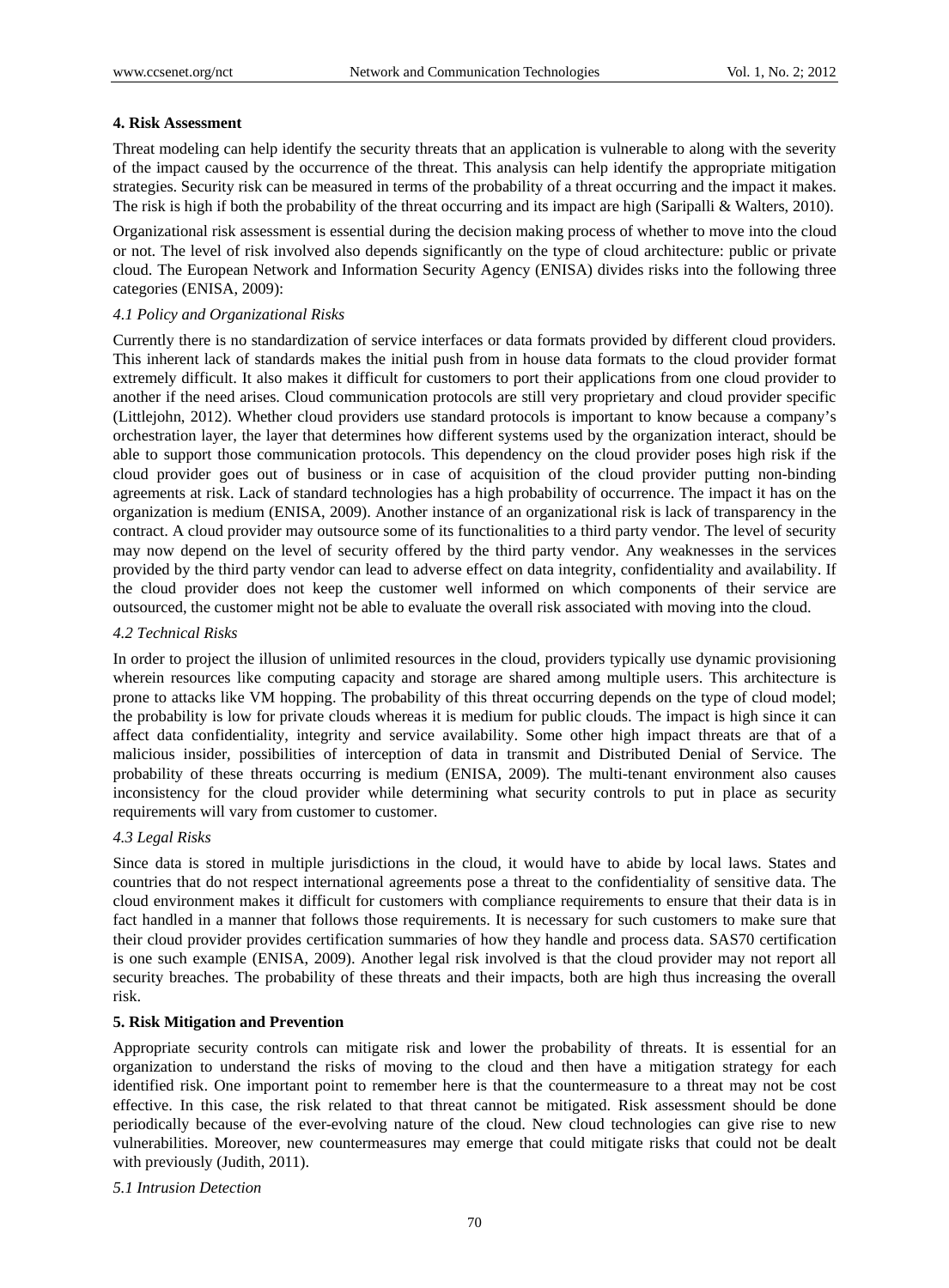Forensic tools and techniques can collect evidence of intruder activities that can serve as digital evidence and aid any legal procedures (Ahmed & Raja, 2010). Forensic tools can be divided into two categories i.e. tools that work on persistent data and tools that work on volatile data. Persistent tools analyze data in log files whereas volatile tools work on data that is available while the system is running.

Intrusion Detection systems (IDSs) can be used to detect attack patterns. Having such a system in place gives some level of assurance to cloud customers that the provider's infrastructure is secure. IDSs can enhance security measures by investigating user actions, network traffic, transaction logs and access logs. IDSs are a step towards proactively detecting and blocking attacks rather than dealing with the consequences of an attack after it occurs.

IDSs can be classified into host based and network based. Network IDSs monitor network traffic by capturing packets as they flow through and check them for specific patterns to identify intrusions. Host based IDSs analyze application logs, system calls and other activities on the host (Dhage et al., 2011). It can also check for activities that can only be performed via administrative access. Two different auditing techniques can be used to detect intrusions: knowledge based and behavior based (Vieira, Schulter, C. B. Westphall, & C. M. Westphall, 2010). The knowledge-based technique detects intrusions based on its knowledge of previous attacks. It looks for sequence of actions that can lead up to an attack. The behavior-based technique compares user actions to expected actions in order to detect any anomalies. Knowledge-based techniques are more common because they have a low false-alarm rate. However, only behavior-based systems can detect and capture unknown attack patterns. The ideal solution would be an IDS that uses both these techniques efficiently so as to capture a wide variety of attacks. An IDS deployed in the cloud differs from a classical enterprise version because it needs to account for internal attacks that originate from the cloud itself. In an IDS catered towards the cloud, each IDS deployed on a node monitors events for security violations and alerts the other nodes if it does encounter a violation.

# *5.2 Datacenter Security*

In order to secure platforms, especially in IaaS, Trusted Platform Module (TPM) can be used (Vaquero et al., 2011). TPM is a specification of a secure cryptoprocessor. It is a dedicated microcontroller security chip designed to enhance software security (Parno, 2007). TPM can be used for generating cryptographic keys and has capabilities for sealed storage wherein confidential data can be bound to the platform configuration information itself. It also provides remote attestation functionality, which can be used to identify that the server is running an unmodified copy of particular software. TPM was not designed for access by multiple systems. To offset this limitation IBM developed a virtual TPM. Virtual TPM is geared toward increasing the security at all levels of the virtualization stack (Vaquero et al., 2011). TPM allows cloud providers to add several layers of authentication. TPM's security can be integrated with standards for federated ID management. Moreover, it can protect data residing in memory and disks by encrypting them. Use of TPM enabled elements by the cloud provider is assurance that the application is indeed running on trusted infrastructure.

## *5.3 Authentication and Identity Management*

There is an increasing trend towards using multiple service providers for different aspects of the application. This can result in a potential identity management nightmare unless it is coordinated across all providers. Using federated IDM solutions is necessary to facilitate sharing of user authentication and authorization information. To ensure interoperability between communicating parties, standard protocols should be used. Security Assertion Markup Language (SAML) is an XML based open standard that allows users to log on once and exchange authentication and authorization information between different domains or different affiliated web sites (Zissis & Lekkas, 2012).

Federated solutions like User-centric IDM is a good choice for cloud environments. User-centric IDM uses attributes to identify users. The selected IDM solution should integrate with an enterprises existing IDM solution (Hassan et al., 2010). Ensure that the cloud provider has strong access controls and that the provider's security policies do not compromise what is already in house. Token or key-based authentication can be used to facilitate secure access. Digital signatures used in conjunction with Single Sign On and LDAP present a strong authentication front (Zissis & Lekkas, 2012).

## *5.4 Shared resources*

Understanding how data is stored and accessed in the cloud will help mitigate risks associated with sharing of resources. Encrypting data before storing it in the cloud can reduce the risk of information leakage. Conventional symmetric and asymmetric encryption algorithms can be used for this purpose. In cloud environments, it is also necessary to encrypt data in cache or memory to account for sniffing attacks by neighboring nodes.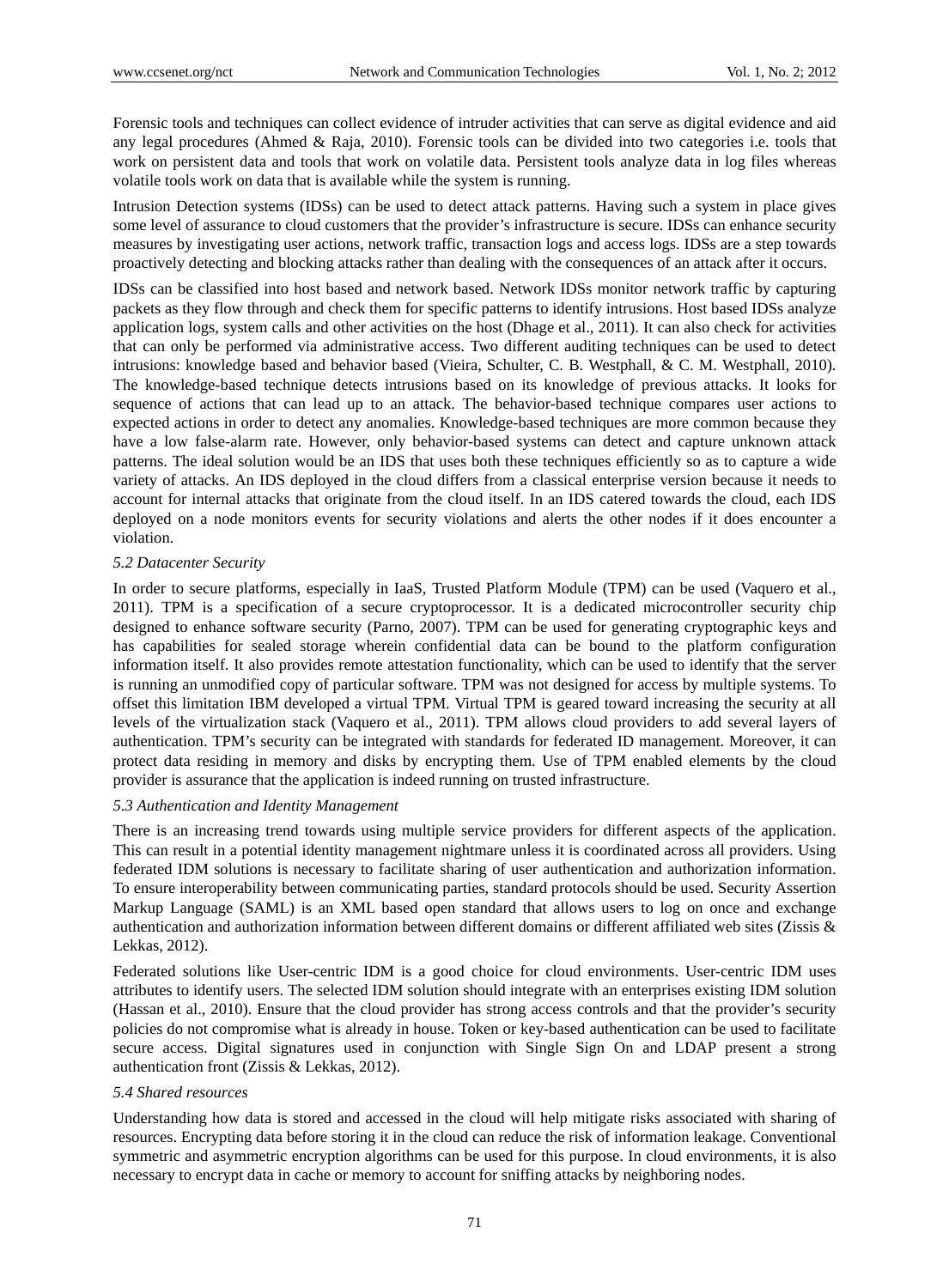In the cloud environment, malicious parties can take advantage of the lack of isolation between tenants. In such cases, success of an attack depends on the ability of the attacker in determining co-residency of another instance (Ristenpart, Tromer, Shacham, & Savage, 2009). Inhibiting co-residency checks can thwart attacks like VM escape attacks and VM hopping attacks.

Another threat faced because of shared environment is attacks on the hypervisor. These attacks can threaten the confidentiality of tenant data. One way of protecting the hypervisor is to hide the fact that the machine is a virtual machine (Vaquero et al., 2011).

## *5.5 Regulatory compliance*

Customers with compliance requirements should ensure that the cloud provider's design supports those requirements. For example, organizations that need to adhere to HIPAA regulations should mandate that the cloud provider support on-line probing features which provide in-depth auditing capabilities. They should be able to provide detailed activity logs that show which users accessed data along with other diagnostic information like IP addresses used to access data.

Comparing one's regulatory requirements with the cloud service providers regulatory obligations will give a good understanding of any liabilities involved with moving to the cloud. The cloud provider should be willing to undergo external audits and security certifications (Carroll, van der Merwe, & Kotze, 2011).

# *5.6 Location*

Customers should be able to identify all possible locations of their data. Pick a service provider that can guarantee that data is stored only in geographic locations identified by the contract (Anchises, 2009). Avoid using service providers that have data centers in hostile countries. Providers should be able to prove that they are compliant with regulations and laws including location specific laws.

## *5.7 Availability*

A good understanding of the service provider's infrastructure can identify any points of failure. Good process management can mitigate operational risk involved with cloud services. The cloud provider's data backup procedures and replication policies should be effective enough to prevent data loss or destruction (Carroll, van der Merwe & Kotze, 2011). Service level agreements that preserve uptime and provide essential workarounds in the case of failures is necessary. Service availability could be threatened in the event of the cloud provider going out of business or if the service contract with a provider ends. Countermeasure for this threat is to evaluate the provider's interoperability standards. Data extraction and data copy options should be reviewed to ensure migration to another provider will not turn out to be a nightmare.

## *5.8 Confidentiality*

The cloud provider's security team should have adequate skills to detect and counter security breaches in a timely manner. In addition, customers should check the cloud providers breach notification process. Customers should ensure that the provider's controls around security are transparent enough and the degree of transparency should be documented in the service level agreements. Third party audits should be performed periodically to ensure policies and procedures are being followed as per specified standards.

Data in transit and data in rest can be protected using conventional cryptographic algorithms. Cloud providers should be able to attest that experienced specialists tested the encryption schemes. Key management should follow industry standards. Key loss or destruction should be prevented with adequate recovery solutions. Access to key stores should be limited to authorized personnel only (Carroll, van der Merwe, & Kotze, 2011). Periodic reviewing of privileged access is also necessary to ensure that data does not fall into wrong hands. In addition, any access to services and data should be logged and reproducible in the event of an audit.

# **6. Security Practices**

In this section, we look at security practices and policies of some of the major cloud providers.

#### *6.1 Amazon*

Amazon offers Amazon Web Services (AWS), which is a collection of web services that together deliver a cloud computing platform. Customers can opt for an enhanced security environment with host based firewalls and host based intrusion detection systems. Employees that have potential access to customer data are subject to an extensive background check. Access rights are reviewed every 90 days and revoked if re-approval for access is not obtained. AWS maintains a service health dashboard that publishes real time service availability information (Amazon Web Services, 2012). Customers can subscribe to it via an RSS feed and get notified of any service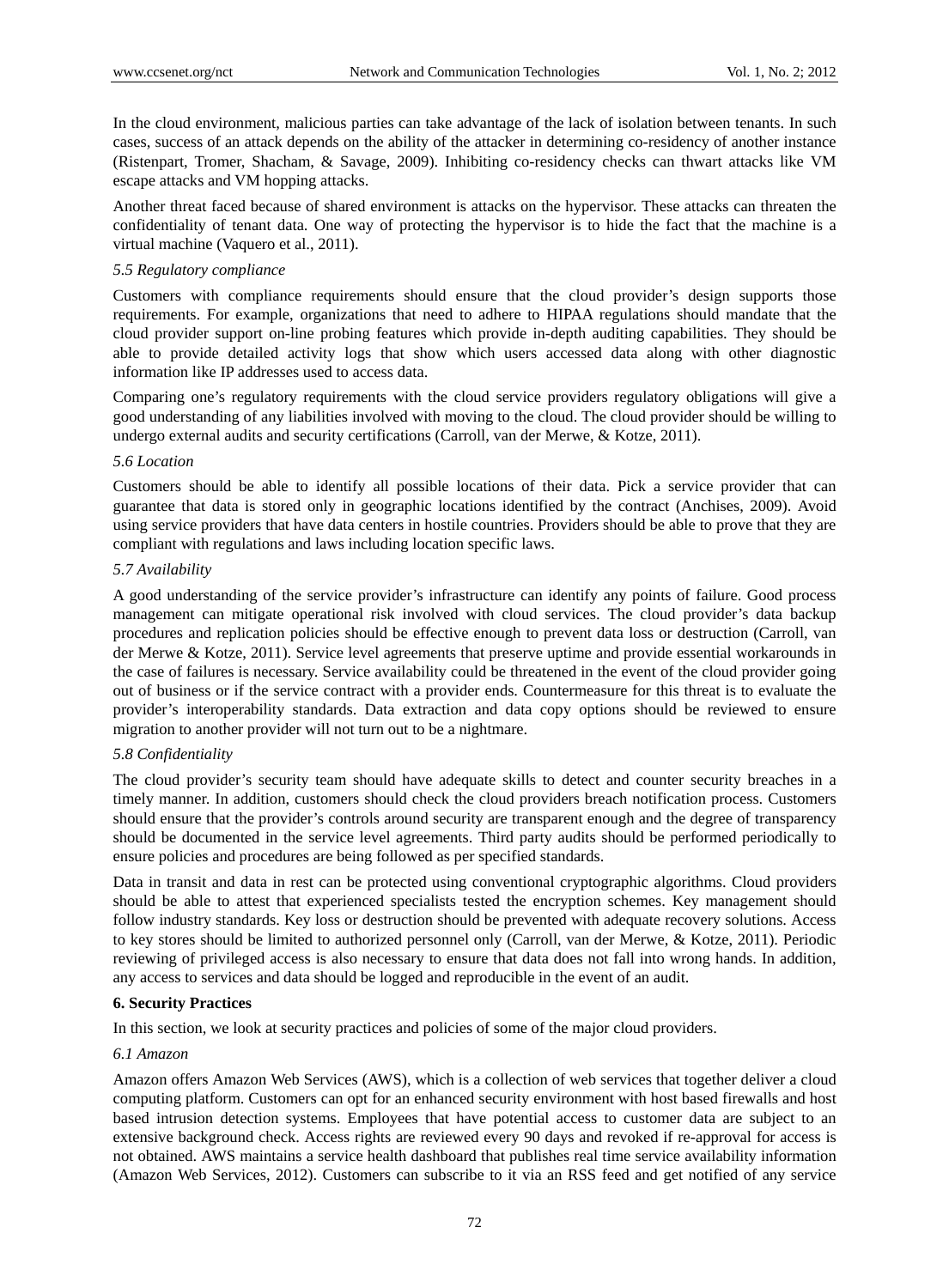outages. AWS allows customers to place instances and replicate data across multiple geographic regions (Amazon, 2011). In order to account for location dependent compliance requirements, AWS lets customers pick the region associated with a geographic jurisdiction. AWS does not outsource any services to third party vendors.

AWS uses SSL-protected endpoints to deal with network security issues. To prevent packet sniffing attacks by neighboring tenants the hypervisor is hardened to send traffic to a virtual instance only if it is addressed to that instance. Amazon EC2 uses a customized version of the Xen hypervisor that is regularly evaluated for new vulnerabilities (Amazon, 2012). AWS allows customers to add additional layers of security to protect their virtual servers.

## *6.2 Google*

Google Apps is a web-based suite of applications provided by Google as its SaaS offering. It uses a distributed file system to store data. Replication is used to distribute data over multiple systems to avoid single points of failure. Google analyses its internal traffic for presence of suspicious behavior. It also monitors system logs for unexpected activities like attempt to access customer data. Any administrative access is logged and reviewed periodically. When new employees are hired, Google conducts background checks that includes but are not limited to criminal, credit, immigration and security checks (Google, 2011). The extent of these background checks is also dependent on the job role.

Google Apps provide Single Sign-On service by exposing an API that customers can use to integrate with their in house LDAP system thus allowing companies to retain control over management of their chosen authentication mechanism. Google protects its operating systems (OS) by using proprietary software that monitors its operating systems for binary modifications (Google, 2011). Any differences found between an OS and the standard Google image of an OS triggers a self-healing mechanism that automatically restores the OS to its standard state.

#### *6.3 Salesforce*

Salesforce offers Force.com, which provides a platform for building business applications. Employees are subject to a thorough background check before being hired (Salesforce, 2012a). Secure workstations are used as a means to limit operations like cut/paste and data copying. In order to secure its networks, Force.com checks all packets flowing through the network using stateful packet inspection firewalls. In addition, Transport Layer Security (TLS) / Secure Sockets Layer (SSL) cryptographic protocols are used to encrypt all network traffic. Common external attacks are detected using Intrusion Detection Systems. Event Management tools that correlate user actions with data are used to monitor application and database activity and generate appropriate alerts (Salesforce, 2012a). Force.com maintains a trust site for real-time information on system performance and security with RSS feed capabilities (Salesforce, 2012b).

Force.com supports federated identity management using SAML, allowing affiliated web services to exchange authentication and authorization information. In addition to offering IDM solutions, Force.com also allows an organization to pick its own chosen method of authentication, for example LDAP. Network-based security is used to narrow down where users can log in from, based on the IP address they use. Force.com denies connection requests originating from unknown addresses.

# *6.4 IBM*

IBM offers SmartCloud Enterprise, an IaaS solution that provides rapid access to virtual server environments. Provisioning of resources in the SmartCloud Enterprise environment can be done through a self-service portal or application programming interfaces (APIs) (IBM, 2011). These endpoints are subject to strict security requirements and any communication with the user is secured using SSL over HTTP. IBM offers security services for intrusion detection and vulnerability scanning. The client can use these services to monitor and scan his virtual environment. This is in accordance with IBM's shared responsibility model wherein the client is in charge of all aspects of security of his virtual environment. Clients can restrict their data to certain geographic locations by selecting the data centers where they want their resources provisioned.

#### **7. Conclusions**

There is lot of uncertainty today regarding adoption of the cloud computing model. Security concerns around data and application management are the primary contributing factors to these uncertainties. Many organizations do not want to host their data in a shared environment due to sensitivity of data, regulatory compliance or concerns with audit. Technologies provided by cloud providers are evolving to address these security concerns and make organizations more comfortable with moving their data into the cloud. From a customer perspective, it is essential to proactively evaluate all security risks of moving a business into the cloud and ensure a risk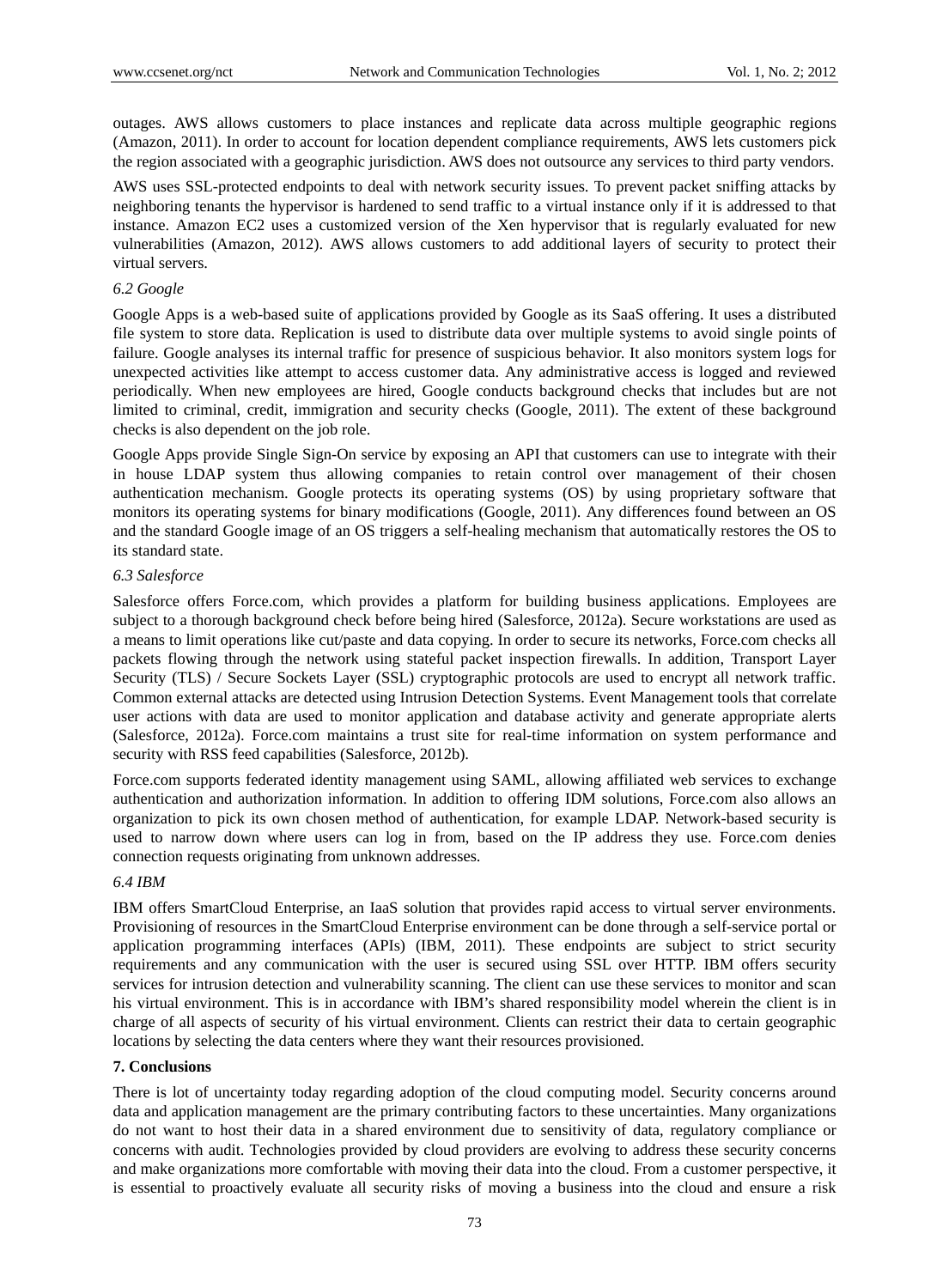management strategy is available for all identified risks. Cost related to a counter measure plays an important role in selecting the level of security. In this paper, we identified features a customer should look for while selecting a cloud provider. Pick a provider that can guarantee transparency of its data management activities. Draw up an SLA that clearly states the cloud provider's responsibilities in the case where security thresholds are not met.

### **Acknowledgement**

This research has been supported by the Fidelity National Financial Distinguished Professorship in Computer and Information Sciences.

# **References**

- Ahmed, S., & Raja, M. Y. A. (2010). Tackling cloud security issues and forensics model. *High-Capacity Optical Networks and Enabling Technologies (HONET)* (pp. 190-195), 19-21.
- Amazon. (2011). *Amazon Web Services Overview of Security Processes*. Retrieved from http://awsmedia.s3.amazonaws.com/pdf/AWS\_Security\_Whitepaper.pdf
- Amazon. (2012). *AWS Risk and Compliance*. Retrieved from http://media.amazonwebservices.com/AWS\_Risk\_and\_Compliance\_Whitepaper.pdf
- Amazon Web Services. (2012). *Service Health Dashboard*. Retrieved from http://status.aws.amazon.com/
- Anchises, M. G. de Paula. (2009). *Cloud Computing: Enterprise Risks and Mitigation*. Retrieved from http://www.slideshare.net/anchises/cloud-computing-20091124-gts
- Balding, C. (2008). *Assessing the Security Benefits of Cloud Computing*. Retrieved from http://cloudsecurity.org/blog/2008/07/21/assessing-the-security-benefits-of-cloud-computing.html
- Carroll, M., van der Merwe, A., & Kotze, P. (2011). Secure cloud computing: Benefits, risks and controls. *Information Security South Africa (ISSA)* (pp.1-9), 15-17.
- Cloud Security Alliance. (2012). *Top threats to Cloud Computing V1.0*. Retrieved from https://cloudsecurityalliance.org/research/top-threats/
- Dhage, S. N., Meshram, B. B., Rawat, R., Padawe, S., Paingaokar, M., & Misra, A. (2011). Intrusion detection system in cloud computing environment. *In Proceedings of the International Conference & Workshop on Emerging Trends in Technology (ICWET '11)*. ACM, New York, NY, USA, 235-239.
- ENISA. (2009). *Cloud Computing Risk Assessment*. Retrieved from http://www.enisa.europa.eu/act/rm/files/deliverables/cloud-computing-risk-assessment
- Gartner. (2011). *Gartner Identifies the Top 10 Strategic Technologies for 2012*. Retrieved from http://www.gartner.com/it/page.jsp?id=1826214
- Google. (2011). *Security Whitepaper: Google Apps Messaging and Collaboration Products*. Retrieved from http://static.googleusercontent.com/external\_content/untrusted\_dlcp/www.google.com/en/us/a/help/intl/en-GB/admins/pdf/ds\_gsa\_apps\_whitepaper\_0207.pdf
- Hacigumus, H., Iyer, B., & Mehrotra, S. (2002). Providing database as a service. *Data Engineering, 2002. Proceedings*. 18th International Conference on, pp. 29-38, 07.
- Hassan, T., James, B. D. J., & Gail-Joon, A. (2010). Security and Privacy Challenges in Cloud Computing Environments. *IEEE Security and Privacy, 8*(6), 24-31. http://dx.doi.org/10.1109/MSP.2010.186
- IBM. (2011). *Security and high availability in cloud computing environments*. Retrieved from http://public.dhe.ibm.com/common/ssi/ecm/en/msw03010usen/MSW03010USEN.PDF
- Judith, M. M. (2011). *Cloud services: Mitigate risks, maintain availability*. Retrieved from http://www.ibm.com/developerworks/cloud/library/cl-cloudservicerisks/cl-cloudservicerisks-pdf.pdf
- Littlejohn, J. (2012). *Private Cloud Blueprint*. Retrieved from http://i.techweb.com/informationweek/nwcdigital/feb12/NetworkComputing\_2012\_03.pdf
- Minqi, Z., Rong, Z., Wei, X., Weining, Q., & Aoying, Z. (2010). Security and Privacy in Cloud Computing: A Survey. *Semantics Knowledge and Grid (SKG)*. 2010 Sixth International Conference on (pp.105-112).
- Owens, K. (2008). *Securing Virtual Compute Infrastructure in the Cloud*. Retrieved from http://www.savvis.com/en-us/info\_center/documents/hos-whitepaper-securingvirutalcomputeinfrastructurei nthecloud.pdf